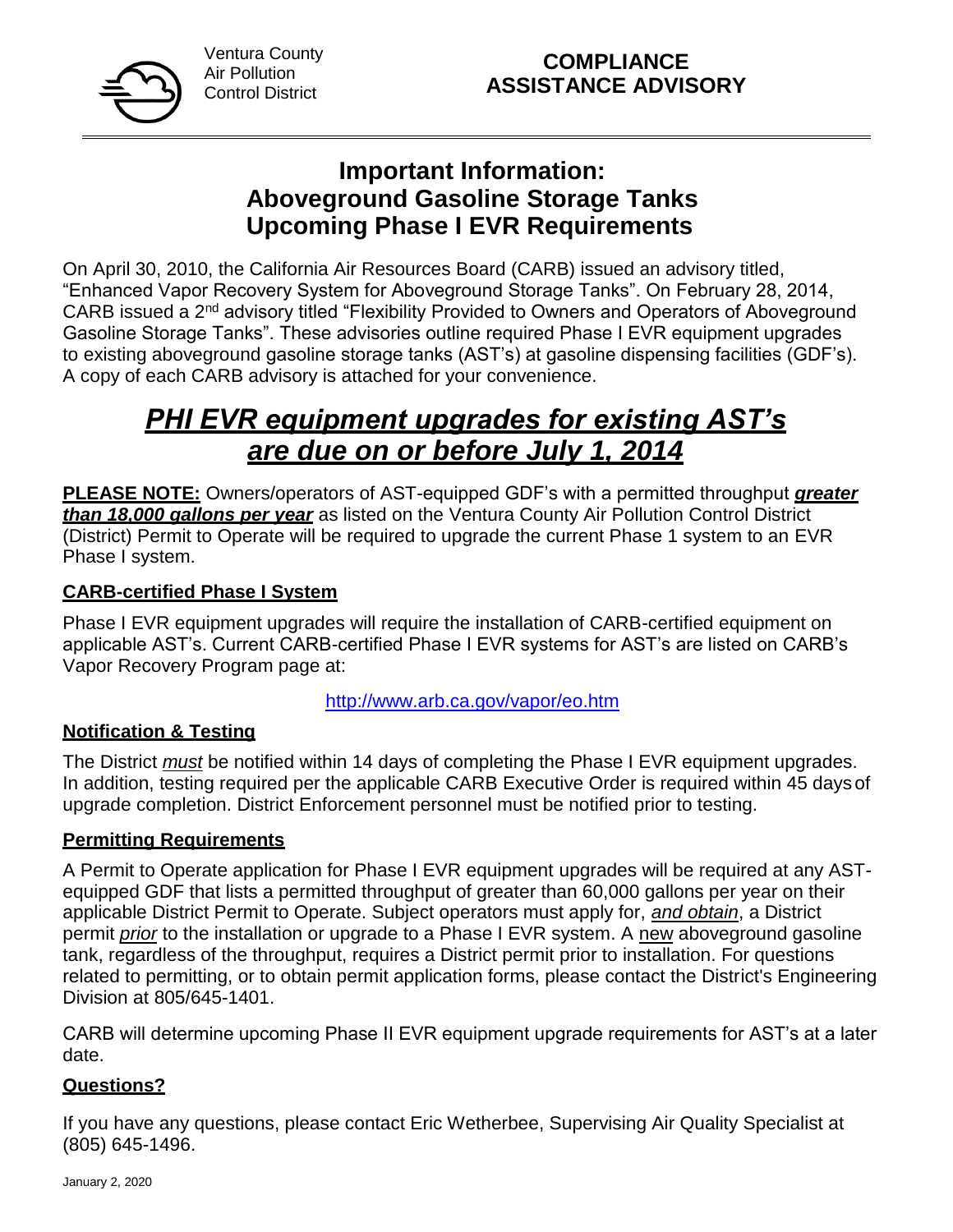*Regulatory Advisory* February 28, 2014



#### **Flexibility Provided to Owners and Operators of Aboveground Gasoline Storage Tanks (AST) Subject to 2008 AST Vapor Recovery Regulation**

In November 2014, the California Air Resources Board (ARB or Board) will consider amendments to Enhanced Vapor Recovery (EVR) requirements for aboveground storage tanks (ASTs) storing gasoline, with the goal of improving cost effectiveness of the regulation while preserving its air quality benefits. This advisory describes circumstances in which AST owners and operators may be able to avoid unnecessary expenses when it is not cost-effective to upgrade vapor recovery equipment on existing ASTs. **Owners/operators are encouraged to contact their local air district to determine applicable requirements for their AST, as current district rules may require the use of SLC, Phase I, and/or Phase II systems on ASTs.**

#### **Background:**

In 2008, the Board adopted statewide Enhanced Vapor Recovery (EVR) standards<sup>1</sup> to reduce air pollution from AST. Pursuant to provisions in Health and Safety Code section 41956.1 owners and operators of AST are required to install EVR equipment to reduce the emission of gasoline vapors caused by daily changes in ambient temperature and exposure to sunlight (Standing Loss Control, or SLC) as well as vapors that are emitted during the transfer of gasoline from the cargo tanker to the AST (Phase I) and then from the AST to the motor vehicle (Phase II). Under the statewide regulation, *new* AST have been required to have SLC equipment since April 1, 2009 and Phase I equipment since July 1, 2010. For *existing* AST located in state ozone non-attainment areas, SLC has been required since April 1, 2013 and Phase I equipment is required by July 1, 2014. Installation deadlines for Phase II equipment have not yet been established due to a lack of certified equipment.

Based on recent analysis, ARB has determined that in some situations the costs associated with implementation of Phase I equipment are higher than originally anticipated, particularly for AST with low gasoline throughput which are in many cases located in rural areas. To allow for more cost-effective implementation of AST EVR requirements, ARB staff will ask the Board at a public hearing scheduled for November 2014 to consider regulatory amendments that would exempt certain ASTs from compliance with SLC and Phase I requirements. In the interim, to ensure that owners/operators do not unnecessarily expend funds to upgrade ASTs that could ultimately be exempt under the amendments that ARB staff will be proposing, ARB will request the air districts to not enforce the July 1, 2014 compliance deadline for those AST owners/operators who may not be required to comply under the **9 STEP PROCESS** laid out in this Regulatory Advisory.

#### **Anticipated Regulatory Changes:**

Please be advised that while ARB staff anticipates proposing amendments similar to this Regulatory Advisory at the Board's regularly scheduled November 2014 meeting, the changes will not be finalized until adopted by the Board. As such, the final scope and applicability of the amendments may change as ARB staff assesses the emission, risk, and economic impacts and conducts public workshops at various locations throughout the State. In the event that the final adopted amendments differ from those identified above, ASTowners/operators will be provided additional time to come into compliance with the regulation. The compliance timeline will be specified in the adopted amendments.

<sup>&</sup>lt;sup>1</sup> Title 17, California Code of Regulations, Section 94016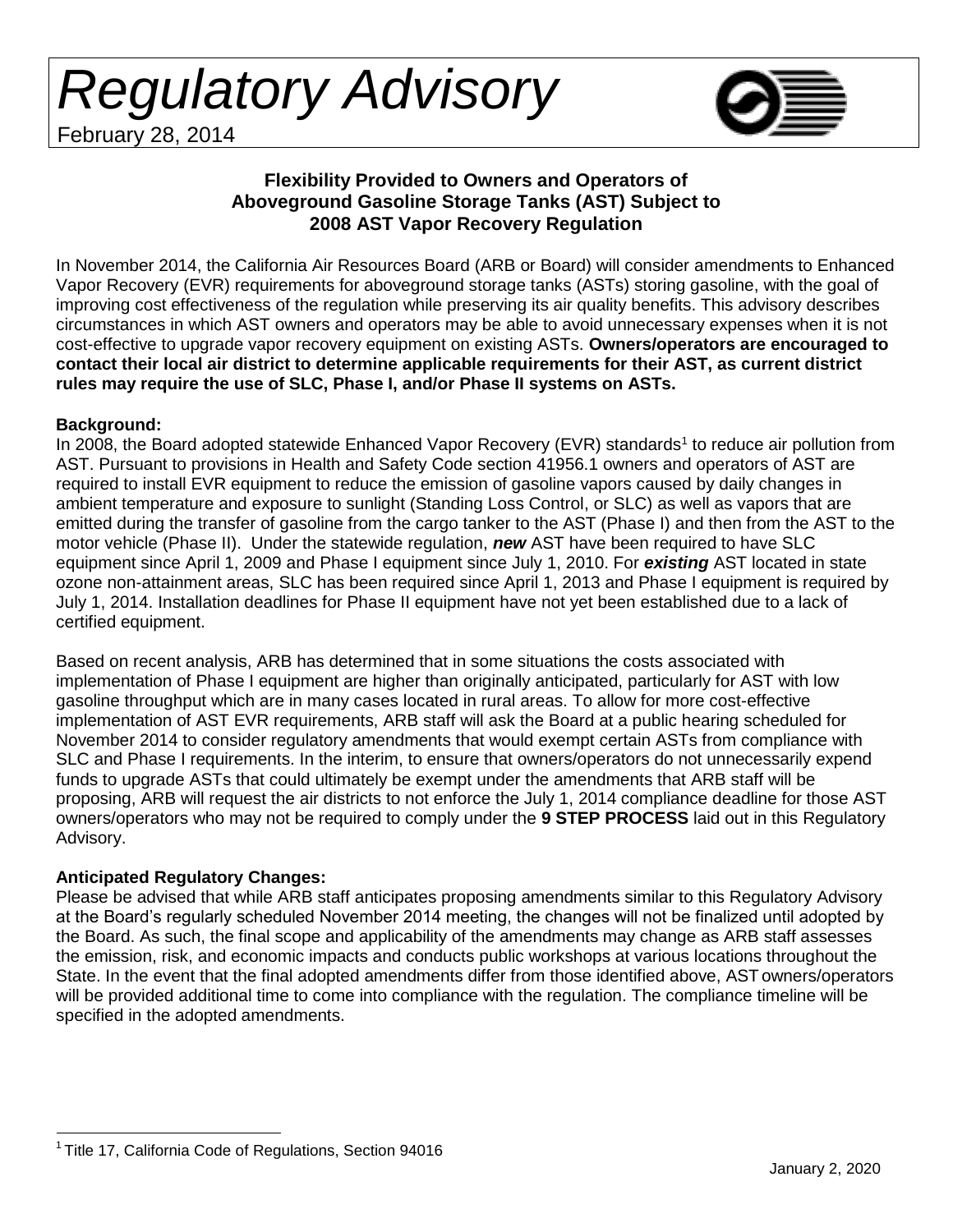| Step 1 | • Is the capacity of your AST 250 gallons or more?<br>• If yes, proceed to Step 2.<br>• If no, <b>STOP</b> , under the terms of this Regulatory Advisory your AST is exempt and is not<br>subject to SLC, Phase I or II EVR. Check with your Air District for local requirements. |
|--------|-----------------------------------------------------------------------------------------------------------------------------------------------------------------------------------------------------------------------------------------------------------------------------------|
|        |                                                                                                                                                                                                                                                                                   |
| Step 2 | • Is your existing AST subject to an agricultural operation exemption by Air District rule?<br>. If yes, your AST is exempt from SLC, Phase I and II. Check with your Air District to verify.<br>• If no, proceed to Step 3.                                                      |
|        |                                                                                                                                                                                                                                                                                   |
|        | . Is your AST located within 50 feet of a residence, school, day carecenter, or<br>healthcare facility?                                                                                                                                                                           |
| Step 3 | . If yes, <b>STOP</b> , your AST is located near a sensitive receptor. Contact your local Air District<br>for applicable requirements.<br>• If no, proceed to Step 4.                                                                                                             |
|        |                                                                                                                                                                                                                                                                                   |
|        | • Is your AST a new installation or an existing installation?<br>. If new, STOP, your AST is required to comply with SLC, Phase I EVR, and Pre-EVR Phase                                                                                                                          |
| Step 4 | II requirements.<br>• If existing, proceed to Step 5.                                                                                                                                                                                                                             |
|        |                                                                                                                                                                                                                                                                                   |
|        | . Is your existing AST located in one of the Air Districts identified in Table 1 of this<br>advisory?                                                                                                                                                                             |
| Step 5 | . If yes, STOP, under the terms of this Regulatory Advisory your AST is exempt and is not<br>subject to EVR requirements. Check with your Air District for local requirements.<br>. If no, proceed to Step 6.                                                                     |
|        |                                                                                                                                                                                                                                                                                   |
|        | . Is your existing AST located in the South Coast AQMD or San Diego APCD?<br>. If yes, STOP, your AST is required to comply with SLC and Phase I EVR requirements                                                                                                                 |
| Step 6 | • If no, proceed to Step 7.                                                                                                                                                                                                                                                       |
|        | • Is the annual gasoline throughput of your existing AST greater than 18,000 gallons?                                                                                                                                                                                             |
|        | . If no, <b>STOP</b> , under the terms of this regulatory Advisory your AST is required to install                                                                                                                                                                                |
| Step 7 | SLC but is exempt from Phase I EVR requirements. Check with your Air District for local<br>requirements.<br>. If yes, proceed to Step 8.                                                                                                                                          |
|        |                                                                                                                                                                                                                                                                                   |

(**9 STEP PROCESS** Continued on Next Page)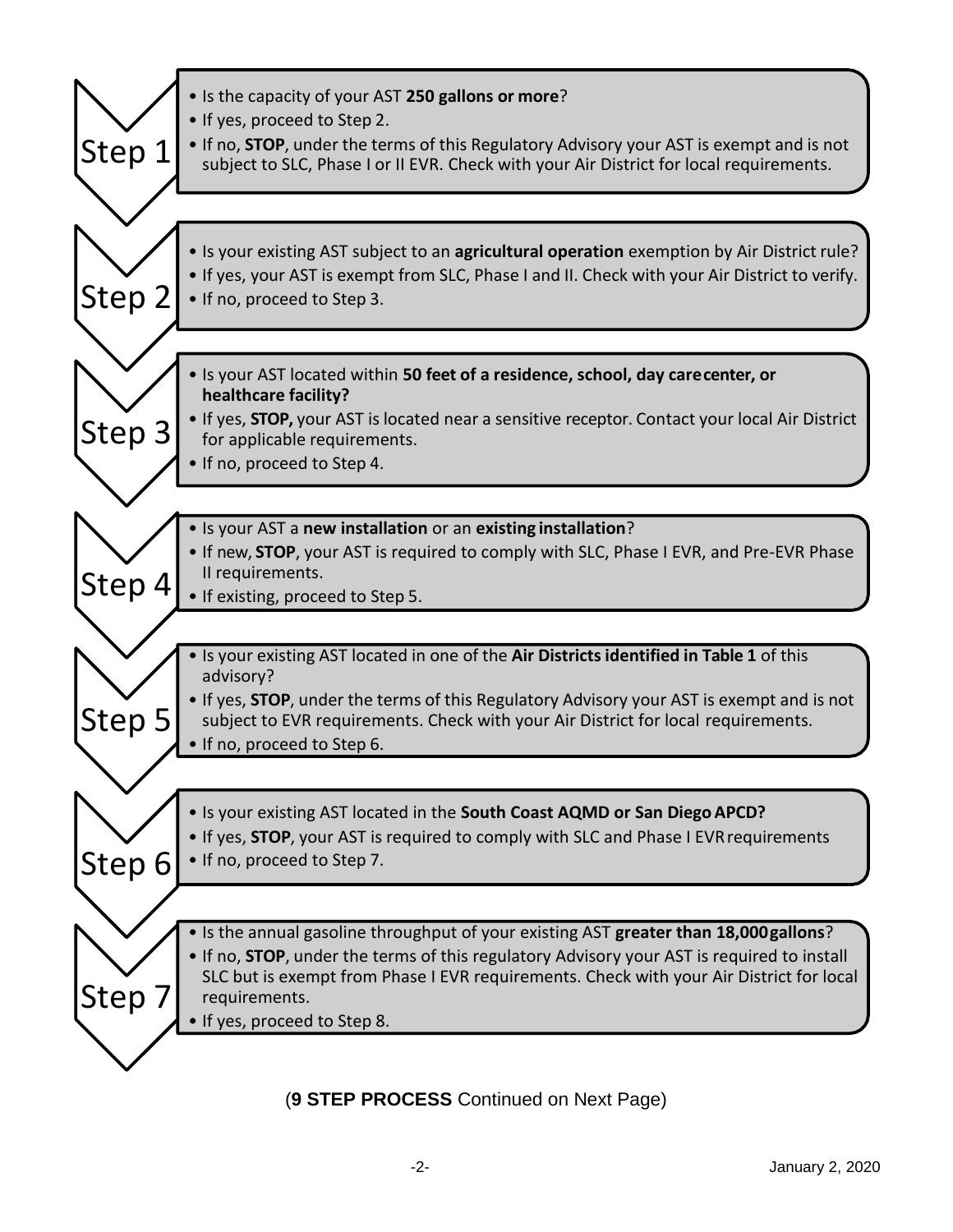

**Table 1: Air Districts Which Are Exempted from EVR Requirements for AST:**

| Air District <sup>2</sup>                        |                           |                             |                                    |  |
|--------------------------------------------------|---------------------------|-----------------------------|------------------------------------|--|
| <b>Amador County APCD</b>                        | <b>Colusa County APCD</b> |                             | <b>Glenn County APCD</b>           |  |
| <b>Great Basin Unified APCD</b>                  | Lake County AQMD          |                             | <b>Lassen County APCD</b>          |  |
| <b>Mendocino County AQMD</b>                     | <b>Modoc County APCD</b>  |                             | <b>Monterey Bay Unified APCD</b>   |  |
| North Coast Unified AQMD<br>Northern Sierra AQMD |                           |                             | <b>Northern Sonoma County APCD</b> |  |
| <b>Shasta County APCD</b>                        |                           |                             | <b>Siskiyou County APCD</b>        |  |
| <b>Tehama County APCD</b>                        |                           | <b>Tuolumne County APCD</b> |                                    |  |

# **Contact Information:**

For further information about AST vapor recovery requirements, sensitive receptors, exemptions for agricultural operations, and how to calculate annual throughput, please contact your local Air District. Air District contact information is available at [http://www.arb.ca.gov/vapor/EVR%20District%20Contacts%202012.pdf.](http://www.arb.ca.gov/vapor/EVR%20District%20Contacts%202012.pdf)

For further information about ARB's Enhanced Vapor Recovery program for aboveground gasoline storage tanks, please visit<http://www.arb.ca.gov/vapor/vapor.htm> or call 916-327-0900.

 $2A$  map of California's air districts is available at  $<http://www.arb.ca.gov/capcoa/dismap.htm>$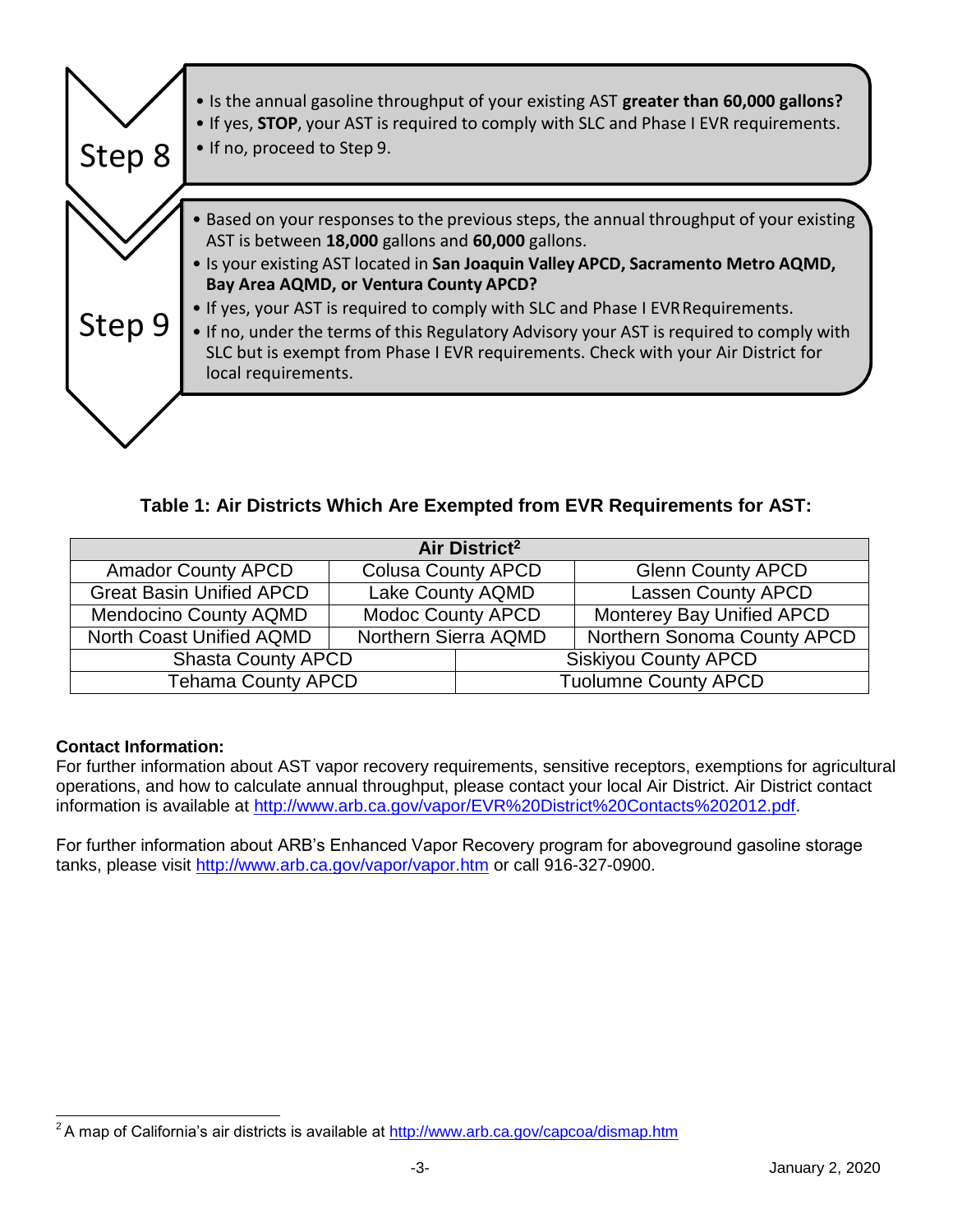California Environmental Protection Agency

# **Air Resources Board Vapor Recovery Advisory**

# **Gasoline Dispensing Facility**

**Enhanced Vapor Recovery Systems for New and Existing Aboveground Storage Tanks**

**Number 393 April 30, 2010**

# **Enhanced Vapor Recovery System for Aboveground Storage Tanks**

The Air Resources Board (ARB), in 2008, adopted new enhanced vapor recovery (EVR) performance standards and specifications for aboveground storage tanks (AST). These new standards and specifications cover standing loss control, Phase I deliveries into ASTs and Phase II deliveries to motor vehicles. The purpose of this advisory is to explain the applications of these new AST performance standards and specifications.

# **What is an AST?**

An AST is a gasoline storage tank that is intended for fixed installations, without backfill, that is located above or below grade.

# **STANDING LOSS CONTROL**

## **What is standing loss control?**

Standing loss control is the control of gasoline vapor emissions by reducing gasoline temperature which in turn reduces evaporation. Without standing loss controls, natural heating of the tanks by the sun causes the gasoline to volatilize and vent into the atmosphere. Application of certified paints or certified tank is a principal mechanism for standing loss control. A standing loss control system also includes a pressure/vacuum (P/V) vent valve.

### **Who is subject to standing loss control?**

Air District rules determine which ASTs are subject to vapor recovery requirements such as standing loss control. Check with your air district to find out if your tank is affected. A list of district contacts can be found at: [http://www.arb.ca.gov/vapor/distcontapril09.pdf.](http://www.arb.ca.gov/vapor/distcontapril09.pdf) Note that ASTs storing diesel are not required to have vapor recovery systems.

### **What is the compliance date for new installations?**

As of April 1, 2009, all new installations of ASTs are subject to standing loss control if vapor recovery control is required by district rule. Existing installations undergoing a major modification are considered new installations. For standing loss control only, a replacement of an existing tank with a tank of equal capacity is not considered a major modification.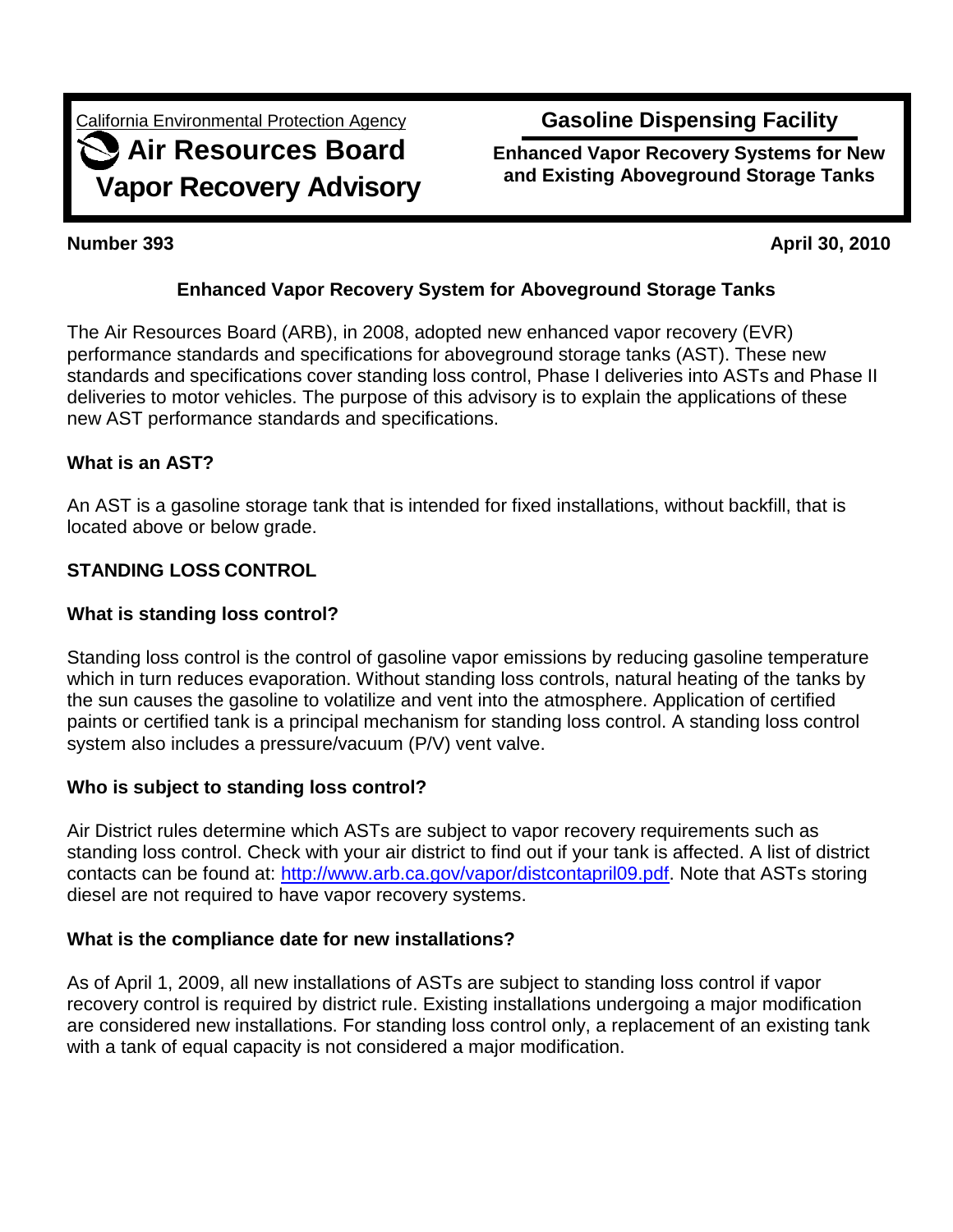#### **What is compliance date for existing installations?**

All existing ASTs subject to vapor recovery must comply by April 1, 2013 by retrofitting with one of the systems listed in Executive Order (EO) VR-301.

#### **What systems are certified for existing installations?**

For existing installations, application of any paint listed in VR-301 series and the installation of the Husky 5885 P/V valve will comply with the standing loss control requirement.

EO VR-301 series also lists a number of compliant tanks that do not need to be painted. As of April 1, 2010, EO VR-301 lists three tanks, ConVault's protected AST, Modern Custom Fabrication Inc's SuperVault MH series AST, and Steel Tank Institute's Fireguard protected AST, along with the Husky 5885 P/V valve. Existing ConVault, Fireguard and SuperVault MH will need to install the Husky 5885 P/V valve to comply (Note: SuperVault tanks manufactured by Trustco (EO G-70-132- B) are not included in EO VR-301 series). In the future, ARB staff expects to add other tank models, parts, and P/V valves that comply with the standing loss control.

#### **What if my tank is not listed in EO VR-301?**

If the tank model is not listed in EO VR-301, compliance with the standing loss control can be achieved by application of any paint listed in EO VR-301 and installing a Husky 5885 P/V valve.

#### **What systems are certified for new installations?**

As April 1, 2010, only the ConVault, SuperVault MH Series AST, or a Fireguard protected AST with the Husky 5885 P/V valve are certified for new installations. ARB staff expects to add other tanks and P/V valve in the future.

### **PHASE I VAPOR RECOVERY**

#### **Who is subject to Phase I?**

See response to question on who is subject to standing loss control.

### **What are the Phase I requirements before July 1, 2010?**

Before July 1, 2010, the Phase I vapor recovery requirements for the three certified standing loss control tanks, ConVault, Supervault, and Fireguard are found in EOs G-70-116-F, G-70-132-B, and G-70-162-A, respectively. These EOs can be downloaded from the following websites:

- 
- 

1. ConVault <http://www.arb.ca.gov/vapor/above/g70116f.pdf> 2. SuperVault <http://www.arb.ca.gov/vapor/above/g70132b.pdf> 3. Fireguard <http://www.arb.ca.gov/vapor/above/g70162a.htm>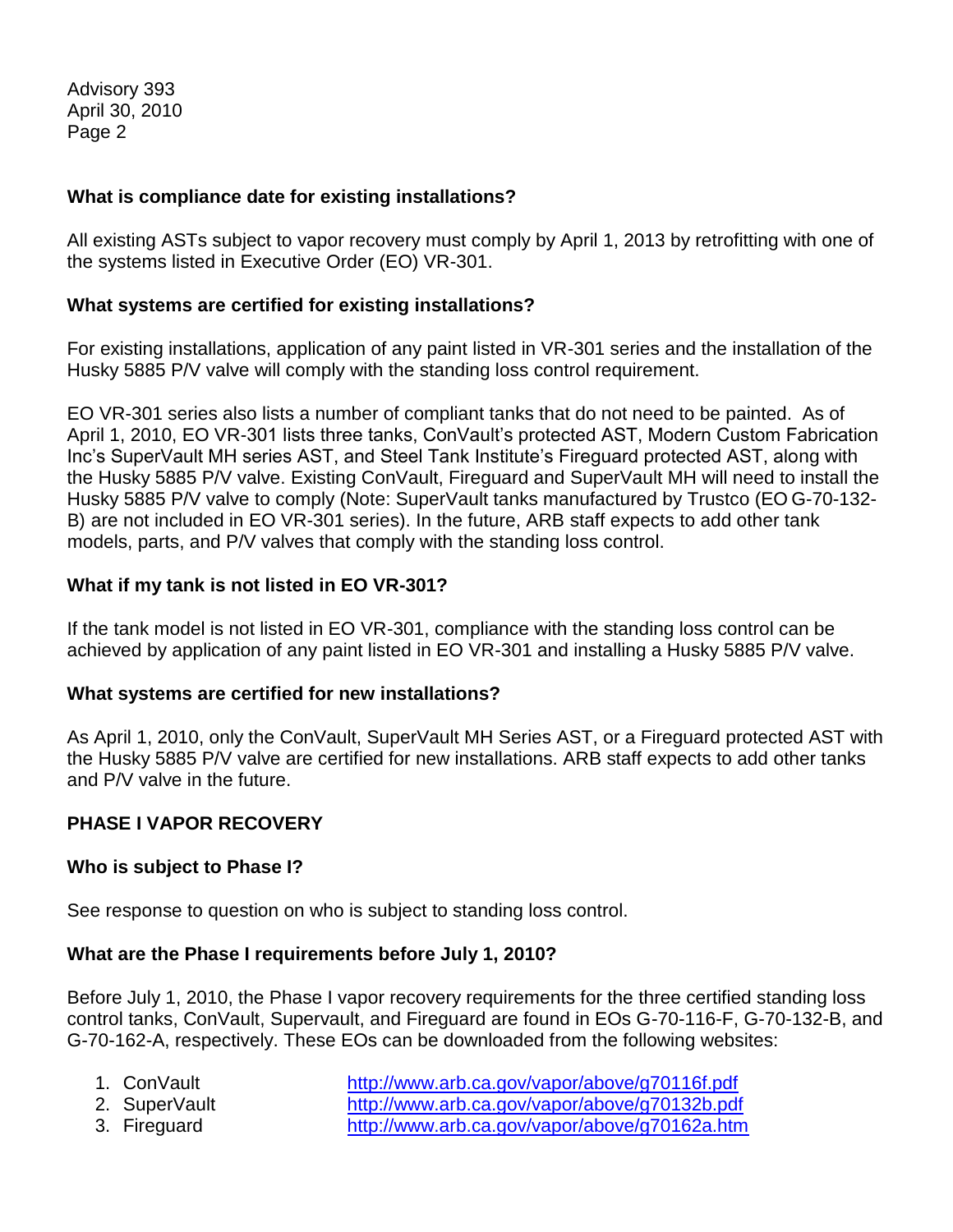The ConVault, Fireguard, and Supervault tanks are certified (pre-July 1, 2010) with a Phase I twopoint vapor recovery components. Until July 1, 2010, these tanks will be certified with the Phase I system specified under the pre-EVR EOs.

#### **What are the Phase I requirements on or after July 1, 2010?**

On or after July 1, 2010, new installation must install Phase I equipment that complies with the new EVR performance standards or specifications AST. Existing installations that have undergone modifications on or after July 1, 2010, are considered new installations.

All existing installations will be required to install Phase I EVR equipment for AST by July 1, 2014.

#### **What Phase I EVR systems are certified?**

As of April 1, 2010, only OPW has a Phase I system certified under EO VR-401-A for single-wall AST applications. New EOs detailing additional certified Phase I systems will be released in the future.

#### **PHASE II VAPOR RECOVERY**

#### **Who is subject to Phase II?**

See response to question on who is subject to standing loss control.

#### **What are the Phase II requirements before January 1, 2012?**

Before January 1, 2012, the Phase II vapor recovery requirements for the three certified standing loss control tanks, ConVault, Supervault, and Fireguard are found in EOs G-70-116-F, G-70-162-A, and G-40-132-B. These EOs can be downloaded from the websites listed in the response to the previous question, "What are the Phase I requirements before July 1, 2010?"

The ConVault, Supervault, and Fireguard tanks are certified (pre-2012) with pre-EVR Phase II balance vapor recovery components. As additional tanks are certified for standing loss control, the EOs will be added to the ARB website. Until January 1, 2012, these tanks will be certified with the Phase II system specified under the pre-EVR EOs.

#### **What are the Phase II requirements on or after January 1, 2012?**

On or after January 1, 2012, Phase II equipment meeting the new EVR performance standards or specifications must be installed on new installations. Existing installations that have undergone modifications on or after January 1, 2012 are considered as new systems.

All existing installations must install Phase II EVR equipment by January 1, 2016.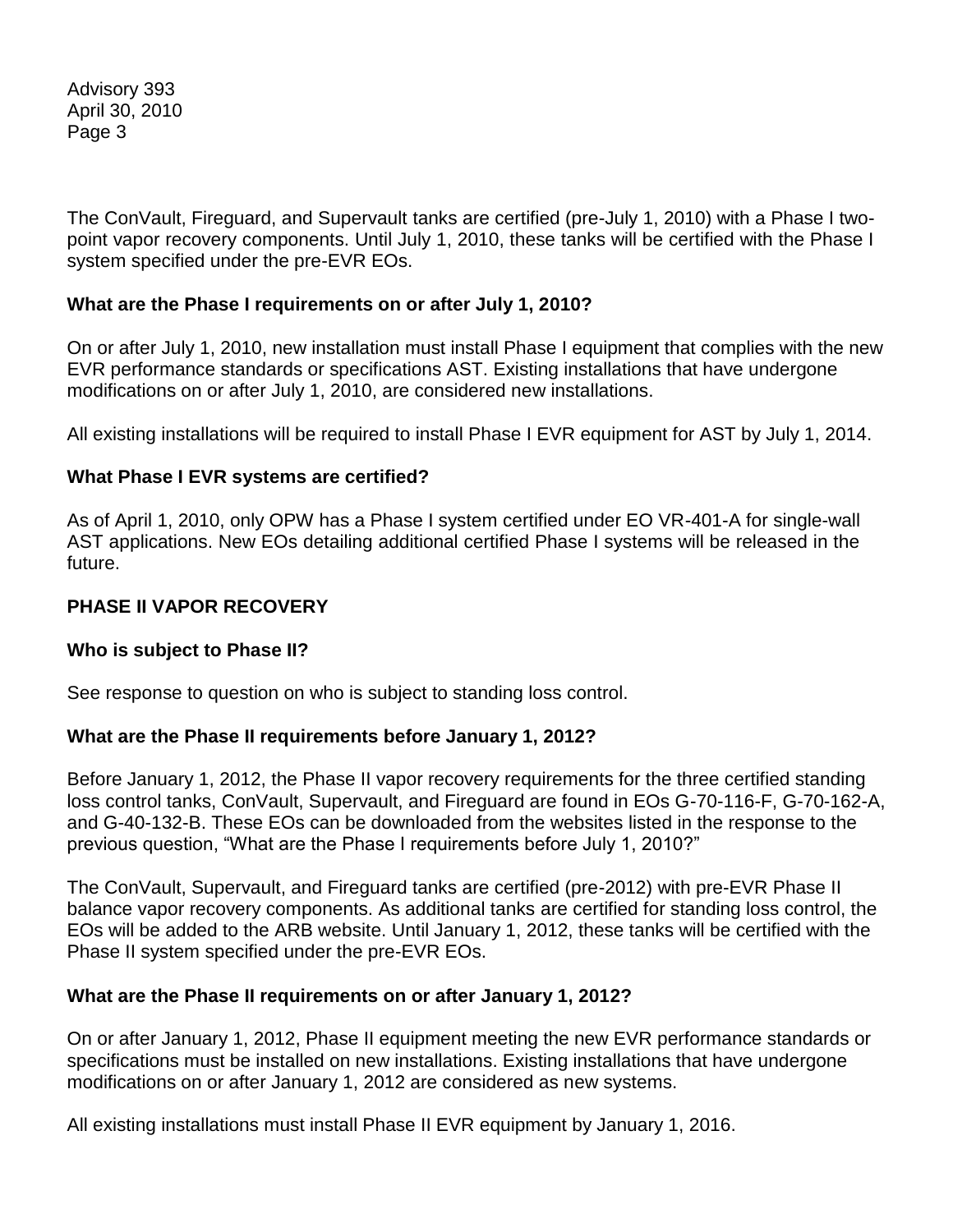#### **What Phase II systems are certified?**

As of April 1, 2010, there are no Phase II EVR systems certified.

#### **What are the requirements for pre-EVR balance system?**

Operators of Phase II pre-EVR balance systems are required to install as replacement parts any hanging hardware components (nozzles, breakaways, hoses, and swivel) that are certified to EVR standards and are determined to be compatible with pre-EVR balance systems. ARB staff determined that Phase II balance EVR hanging hardware components are compatible with Phase II pre-EVR balance system. These determinations were made by issuance of the following approval letters:

- 1. Approval Letter 07-09 to Vapor System Technologies (VST) for VST hanging hardware
- 2. Approval Letter 07-03 to Goodyear for Goodyear hoses
- 3. Approval Letter 09-10 to Emco Wheaton Retail for EMCO hanging hardware

Advisory 408<sup>1</sup> explains the replacement part requirement in more detail and lists the Phase II EVR hanging hardware that are found to be compatible with Pre-EVR balance system. Advisory 408 can be found at [http://www.arb.ca.gov/vapor/advisories/adv408.pdf.](http://www.arb.ca.gov/vapor/advisories/adv408.pdf)

#### **E85 for ASTs**

#### **Does Executive Order VR-301 or VR-302 apply to storage and dispensing of E85?**

No

#### **What if I want to dispense E85?**

AST operators, subject to vapor recovery requirements, who wish to dispense E85 will need to submit a letter requesting approval as a research and development test site. The letter should include the address of the site and list of uncertified vapor recovery components that would be installed.

#### **QUESTIONS**

#### **Who should I call for questions?**

- 1. Questions regarding this advisory, contact the following:
	- Lou Dinkler at (916) 324-9487 or **[ldinkler@arb.ca.gov](mailto:ldinkler@arb.ca.gov)**

 $1$  Please note that the Phase I and II AST compliance deadlines listed in Advisory 408 are incorrect. The correct deadlines are stated in this Advisory